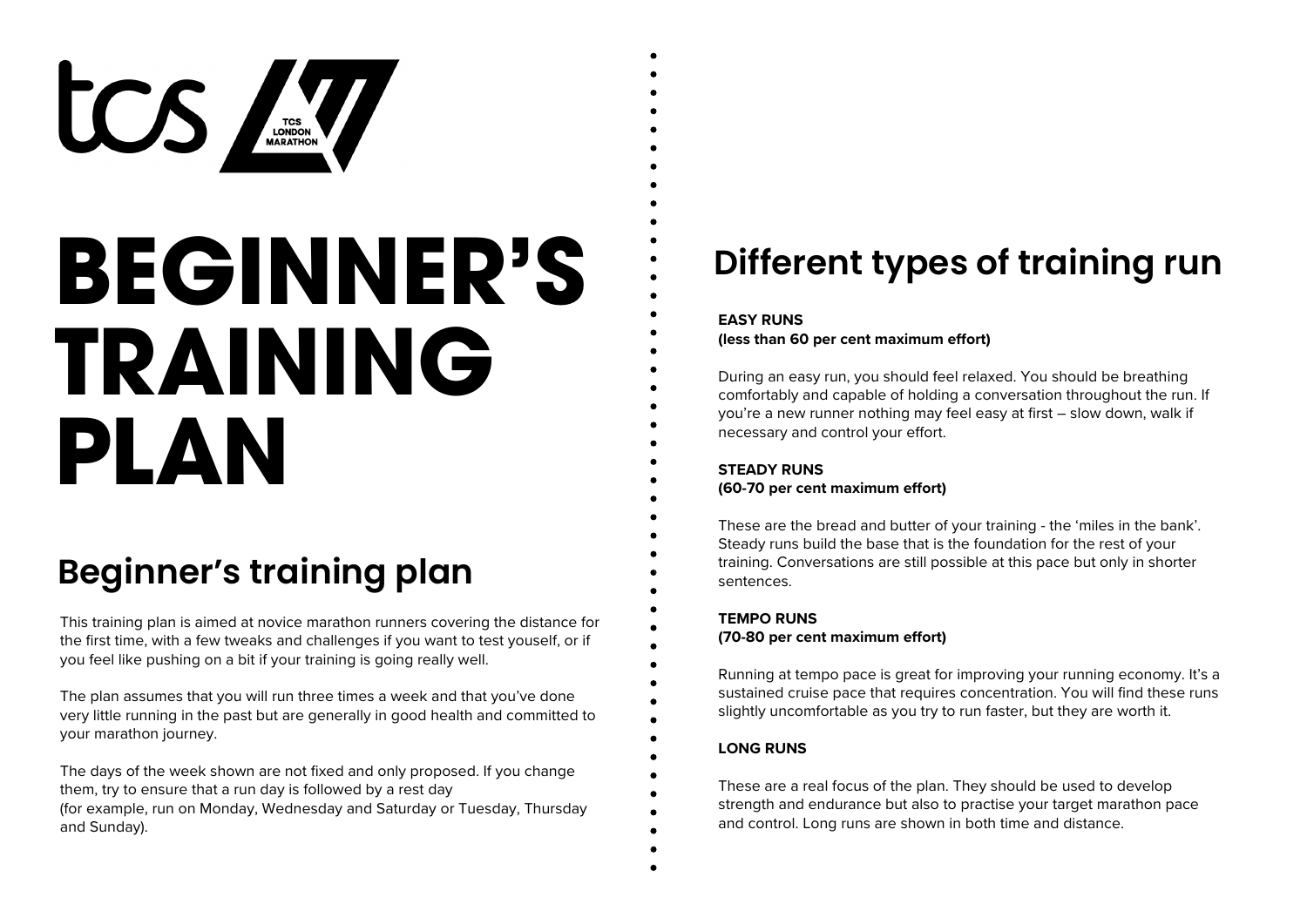

## **WEEK 1**

| <b>MONDAY</b>    | REST DAY - Increase time on your feet and build a strong foundation<br>and routine      |
|------------------|-----------------------------------------------------------------------------------------|
| <b>TUESDAY</b>   | <b>WALK 30 MINUTES</b>                                                                  |
| <b>WEDNESDAY</b> | <b>REST DAY</b>                                                                         |
| <b>THURSDAY</b>  | RUN/WALK 40 MINUTES - 10-minute brisk walk, 20-minute easy run,<br>10-minute brisk walk |
| <b>FRIDAY</b>    | <b>REST DAY</b>                                                                         |
| <b>SATURDAY</b>  | <b>REST DAY</b>                                                                         |
| <b>SUNDAY</b>    | RUN/WALK 50 MINUTES - 10-minute walk, 30-minute easy run,<br>10-minute walk             |

| <b>MONDAY</b>    | REST DAY - You're doing a great job. The more you do the easier it feels!                             |
|------------------|-------------------------------------------------------------------------------------------------------|
| <b>TUESDAY</b>   | RUN/WALK 40 MINUTES - 5-minute walk, 30-minute easy run, 5-minute walk                                |
| <b>WEDNESDAY</b> | <b>REST DAY</b>                                                                                       |
| <b>THURSDAY</b>  | RUN/WALK 50 MINUTES - 5-minute brisk walk, 40-minute easy run, 5-minute<br>brisk walk                 |
| <b>FRIDAY</b>    | <b>REST DAY</b>                                                                                       |
| <b>SATURDAY</b>  | <b>REST DAY</b>                                                                                       |
| <b>SUNDAY</b>    | RUN/WALK 80 MINUTES - 10-minute walk, 30-minute jog, 10-minute walk,<br>20-minute jog, 10-minute walk |

**WEEK 3**

## **WEEK 2**

| <b>MONDAY</b>    | REST DAY - The first few weeks are important. Find the time to fit<br>in your workouts                          |
|------------------|-----------------------------------------------------------------------------------------------------------------|
| TUFSDAY          | RUN/WALK 40 MINUTES - (10-minute walk, 10-minute run) x 2                                                       |
| <b>WEDNESDAY</b> | <b>REST DAY</b>                                                                                                 |
| <b>THURSDAY</b>  | RUN/WALK 50 MINUTES - 10-minute brisk walk, 30-minute easy run,<br>10-minute brisk walk                         |
| <b>FRIDAY</b>    | <b>REST DAY</b>                                                                                                 |
| <b>SATURDAY</b>  | <b>REST DAY</b>                                                                                                 |
| <b>SUNDAY</b>    | RUN/WALK 65 MINUTES - 10-minute walk, 20-minute easy run, 10-minute<br>walk, 15-minute easy run, 10-minute walk |

#### **WEEK 4**

| <b>MONDAY</b>    | REST DAY - The first block of four weeks is almost done. Stick to your plan<br>this week and build up to your longest time on your feet |
|------------------|-----------------------------------------------------------------------------------------------------------------------------------------|
| <b>TUFSDAY</b>   | <b>40 MINUTES EASY RUN</b>                                                                                                              |
| <b>WEDNESDAY</b> | <b>REST DAY</b>                                                                                                                         |
| <b>THURSDAY</b>  | RUN/WALK 55 MINUTES - 5-minute brisk walk, 45-minute easy run,<br>5-minute brisk walk                                                   |
| <b>FRIDAY</b>    | REST DAY                                                                                                                                |
| <b>SATURDAY</b>  | <b>REST DAY</b>                                                                                                                         |
| <b>SUNDAY</b>    | RUN/WALK 90 MINUTES - 10-minute walk, 30-minute jog, 10-minute walk,<br>30-minute jog, 10-minute walk, or distance goal of 6 to 8 miles |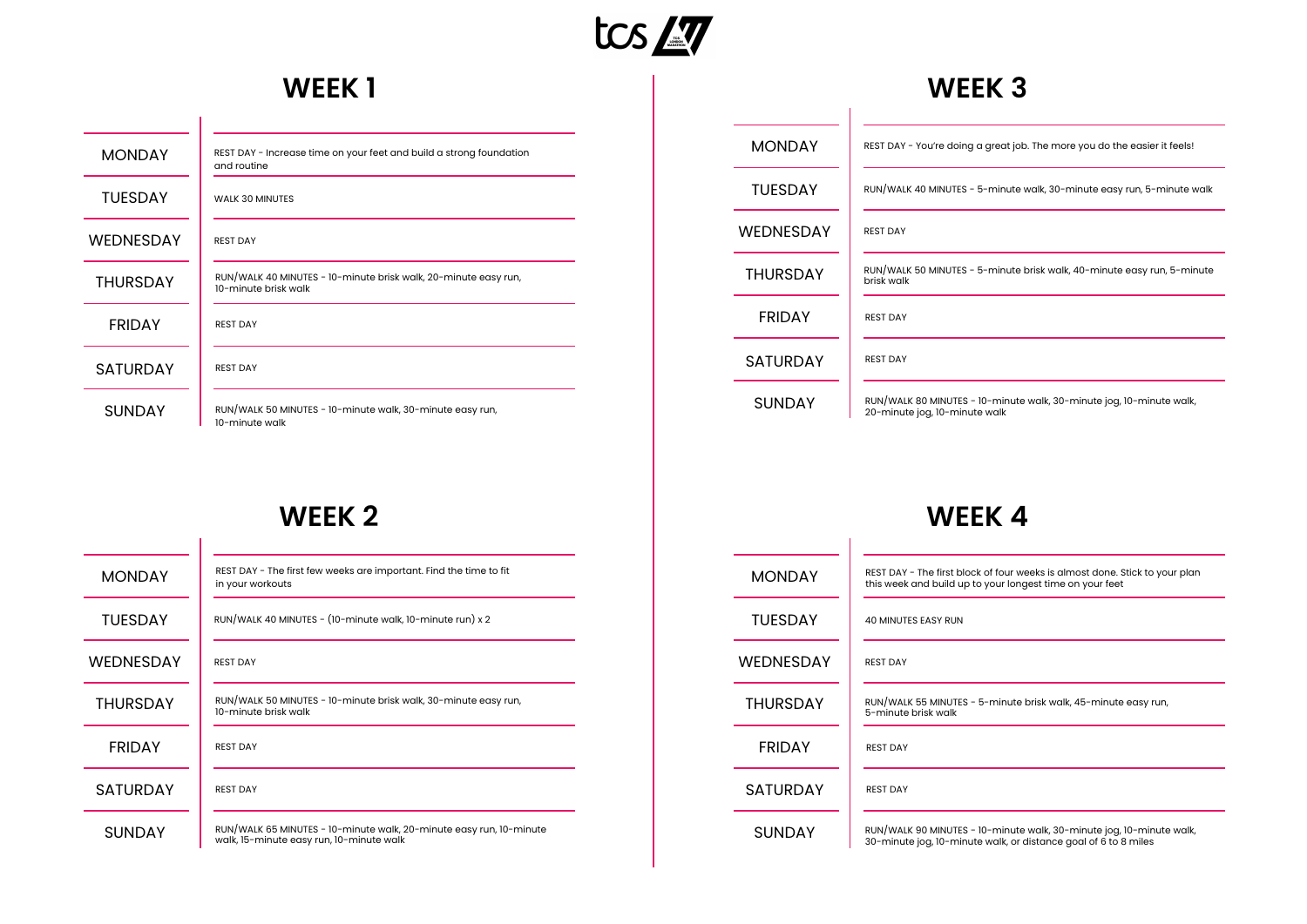

 $\overline{\phantom{0}}$ 

 $\overline{\phantom{0}}$ 

#### **WEEK 5**

| <b>MONDAY</b>    | REST DAY - A lighter week to allow for adaptation to the training loads |
|------------------|-------------------------------------------------------------------------|
| <b>TUESDAY</b>   | <b>20 MINUTES EASY RUN</b>                                              |
| <b>WEDNESDAY</b> | <b>REST DAY</b>                                                         |
| <b>THURSDAY</b>  | <b>30 MINUTES EASY RUN</b>                                              |
| <b>FRIDAY</b>    | <b>REST DAY</b>                                                         |
| <b>SATURDAY</b>  | <b>REST DAY</b>                                                         |
| <b>SUNDAY</b>    | RUN 52 MINUTES - 25-minute easy run, 2-minute walk, 25-minute easy run  |

#### **WEEK 7**

| <b>MONDAY</b>    | REST DAY - A solid week in the bank allowing training to settle and<br>routine to continue                         |
|------------------|--------------------------------------------------------------------------------------------------------------------|
| <b>TUESDAY</b>   | <b>40 MINUTES EASY RUN</b>                                                                                         |
| <b>WEDNESDAY</b> | <b>REST DAY</b>                                                                                                    |
| <b>THURSDAY</b>  | RUN 40 MINUTES - 10-minute easy run, (45-second tempo run, 1 minute<br>45-second walk/run) x 8, 10-minute easy run |
| <b>FRIDAY</b>    | <b>REST DAY</b>                                                                                                    |
| <b>SATURDAY</b>  | <b>REST DAY</b>                                                                                                    |
| <b>SUNDAY</b>    | RUN 1 HOUR 45 MINUTES - (30-minute jog, 5-minute brisk walk) x 3, or distance<br>goal of 8 miles                   |

## **WEEK 6**

 $\overline{\phantom{a}}$ 

| <b>MONDAY</b>    | REST DAY - This week is when the marathon training kicks in, building more<br>time on your feet, and introducing some mixed paced running |
|------------------|-------------------------------------------------------------------------------------------------------------------------------------------|
| <b>TUESDAY</b>   | <b>40 MINUTES EASY RUN</b>                                                                                                                |
| <b>WEDNESDAY</b> | <b>REST DAY</b>                                                                                                                           |
| <b>THURSDAY</b>  | RUN 40 MINUTES - 10-minute easy run, (30-second tempo run, 2-minute walk)<br>x 8, 10-minute easy run                                      |
| <b>FRIDAY</b>    | <b>REST DAY</b>                                                                                                                           |
| <b>SATURDAY</b>  | <b>REST DAY</b>                                                                                                                           |
| <b>SUNDAY</b>    | RUN/WALK 1 HOUR 40 MINUTES - (20-minute easy run, 5-minute brisk walk) x 4,<br>or distance goal of 6 to 8 miles                           |

#### **WEEK 8**

 $\overline{\phantom{a}}$ 

| <b>MONDAY</b>   | REST DAY - This week, feel your heart pounding and your breathing quicken<br>with the tempo running        |
|-----------------|------------------------------------------------------------------------------------------------------------|
| <b>TUESDAY</b>  | <b>40 MINUTES EASY RUN</b>                                                                                 |
| WEDNESDAY       | <b>REST DAY</b>                                                                                            |
| <b>THURSDAY</b> | RUN 50 MINUTES - 10-minute easy run, (60-second tempo run, 2-minute walk/<br>jog) x 10, 10-minute easy run |
| <b>FRIDAY</b>   | <b>REST DAY</b>                                                                                            |
| <b>SATURDAY</b> | <b>REST DAY</b>                                                                                            |
| <b>SUNDAY</b>   | RUN 1 HOUR 40 MINUTES - (25-minute jog, 5-minute brisk walk) x 4, or distance<br>goal of 8 to 10 miles     |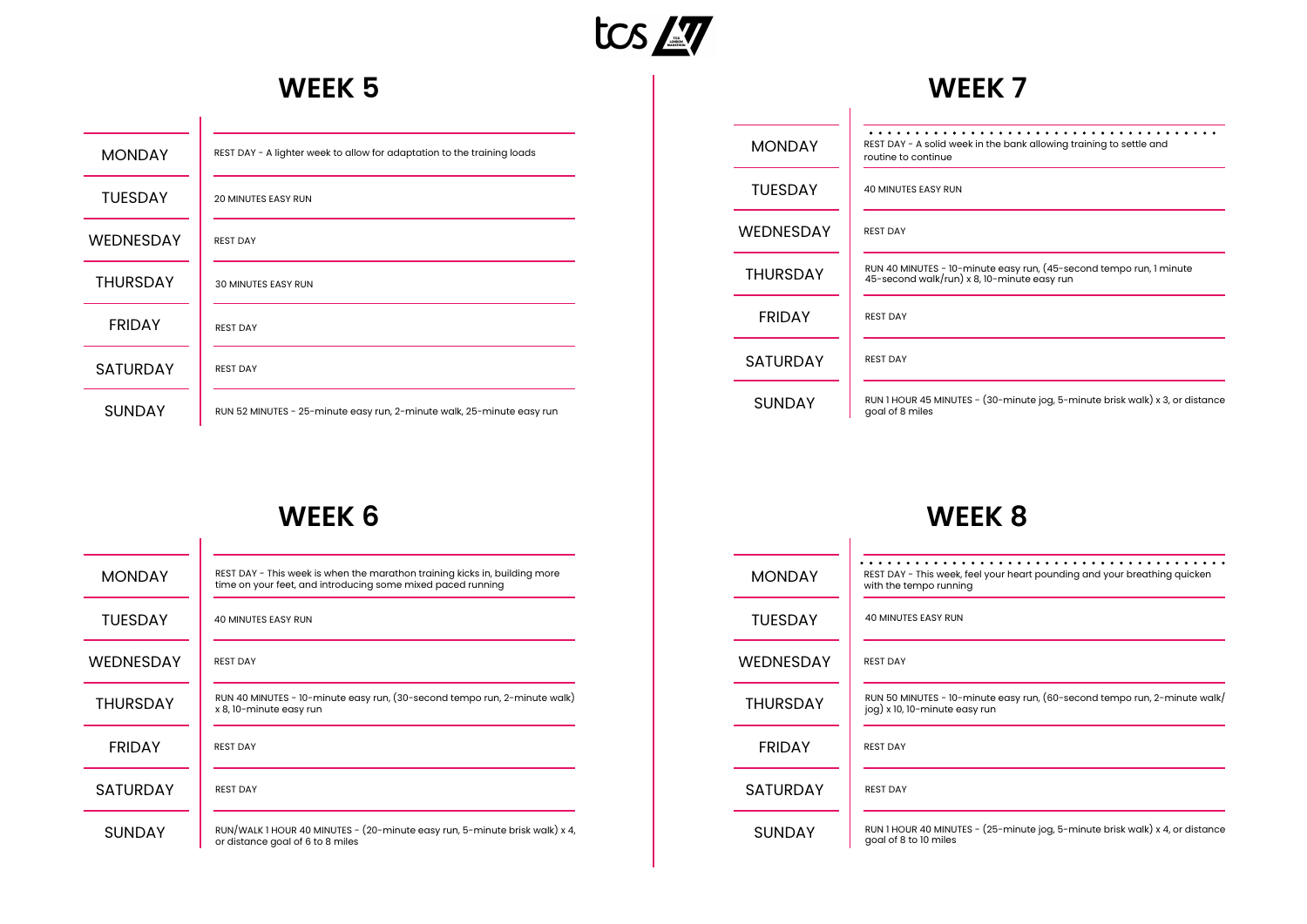

## **WEEK 9**

| <b>MONDAY</b>    | REST DAY - The next few weeks are all about the long run, building your<br>capacity to complete the marathon. Don't worry about covering the race<br>distance before the event, just trust the training. Practise your hydration and<br>fuel strategies on your long runs |
|------------------|---------------------------------------------------------------------------------------------------------------------------------------------------------------------------------------------------------------------------------------------------------------------------|
| TUESDAY          | <b>40 MINUTES EASY RUN</b>                                                                                                                                                                                                                                                |
| <b>WEDNESDAY</b> | <b>REST DAY</b>                                                                                                                                                                                                                                                           |
| <b>THURSDAY</b>  | RUN 30 MINUTES - 10-minute easy run, (4-minute tempo run, 3-minute easy<br>jog/walk recovery) x 4, 10-minute easy run                                                                                                                                                     |
| <b>FRIDAY</b>    | <b>REST DAY</b>                                                                                                                                                                                                                                                           |
| <b>SATURDAY</b>  | <b>REST DAY</b>                                                                                                                                                                                                                                                           |
| SUNDAY           | RUN 2 HOURS - (28-minute run, 2-minute walk) x 4, or distance goal<br>of 10 to 12 miles                                                                                                                                                                                   |

#### **WEEK 11**

| <b>MONDAY</b>   | REST DAY - The next four weeks are about getting to know your race pace.<br>Have a target time in minutes and work out your pace per mile            |
|-----------------|------------------------------------------------------------------------------------------------------------------------------------------------------|
| <b>TUESDAY</b>  | <b>45 MINUTES EASY RUN</b>                                                                                                                           |
| WEDNESDAY       | <b>REST DAY</b>                                                                                                                                      |
| <b>THURSDAY</b> | RUN 60 MINUTES - 10-minute easy run (5-minute tempo run, 3-minute easy<br>run/walk recovery) x 5, 10-minute easy run                                 |
| <b>FRIDAY</b>   | <b>REST DAY</b>                                                                                                                                      |
| <b>SATURDAY</b> | <b>REST DAY</b>                                                                                                                                      |
| <b>SUNDAY</b>   | RUN 2 HOURS 30 MINUTES - (28-minute easy run, 2-minute walk) x 5, or<br>distance goal of 14 to 16 miles. Include a few miles at target marathon pace |

## **WEEK 10**

| <b>MONDAY</b>    | REST DAY - Enter a half marathon to familiarise yourself with race day routines,<br>such as pre-race nutrition, race clothing and hydration strategies |
|------------------|--------------------------------------------------------------------------------------------------------------------------------------------------------|
| TUFSDAY          | RUN 35 MINUTES - 10-minute easy run, (3-minute tempo run, 2-minute jog<br>recovery) x 3, 10-minute easy run                                            |
| <b>WEDNESDAY</b> | <b>REST DAY</b>                                                                                                                                        |
| <b>THURSDAY</b>  | <b>30 MINUTES EASY RUN</b>                                                                                                                             |
| <b>FRIDAY</b>    | <b>REST DAY</b>                                                                                                                                        |
| <b>SATURDAY</b>  | <b>REST DAY</b>                                                                                                                                        |
| <b>SUNDAY</b>    | RACE - Race a half marathon, or run for 2 hours 15 minutes, or<br>distance goal of 12 miles                                                            |

#### **WEEK 12**

| <b>MONDAY</b>   | REST DAY - There are just three more weeks of hard training left before the<br>taper and you start to run less and sharpen up             |
|-----------------|-------------------------------------------------------------------------------------------------------------------------------------------|
| <b>TUFSDAY</b>  | 50 MINUTES EASY RUN                                                                                                                       |
| WEDNESDAY       | <b>REST DAY</b>                                                                                                                           |
| <b>THURSDAY</b> | RUN 52 MINUTES - 10-minute easy run, (6-minute tempo run, 2-minute easy<br>run/walk recovery) x 4, 10-minute easy run                     |
| <b>FRIDAY</b>   | <b>REST DAY</b>                                                                                                                           |
| <b>SATURDAY</b> | <b>REST DAY</b>                                                                                                                           |
| <b>SUNDAY</b>   | RUN 3 HOURS - (28-minute easy run, 2-minute walk) x 6, or distance goal of 16<br>to 18 miles. Include a few miles at target marathon pace |